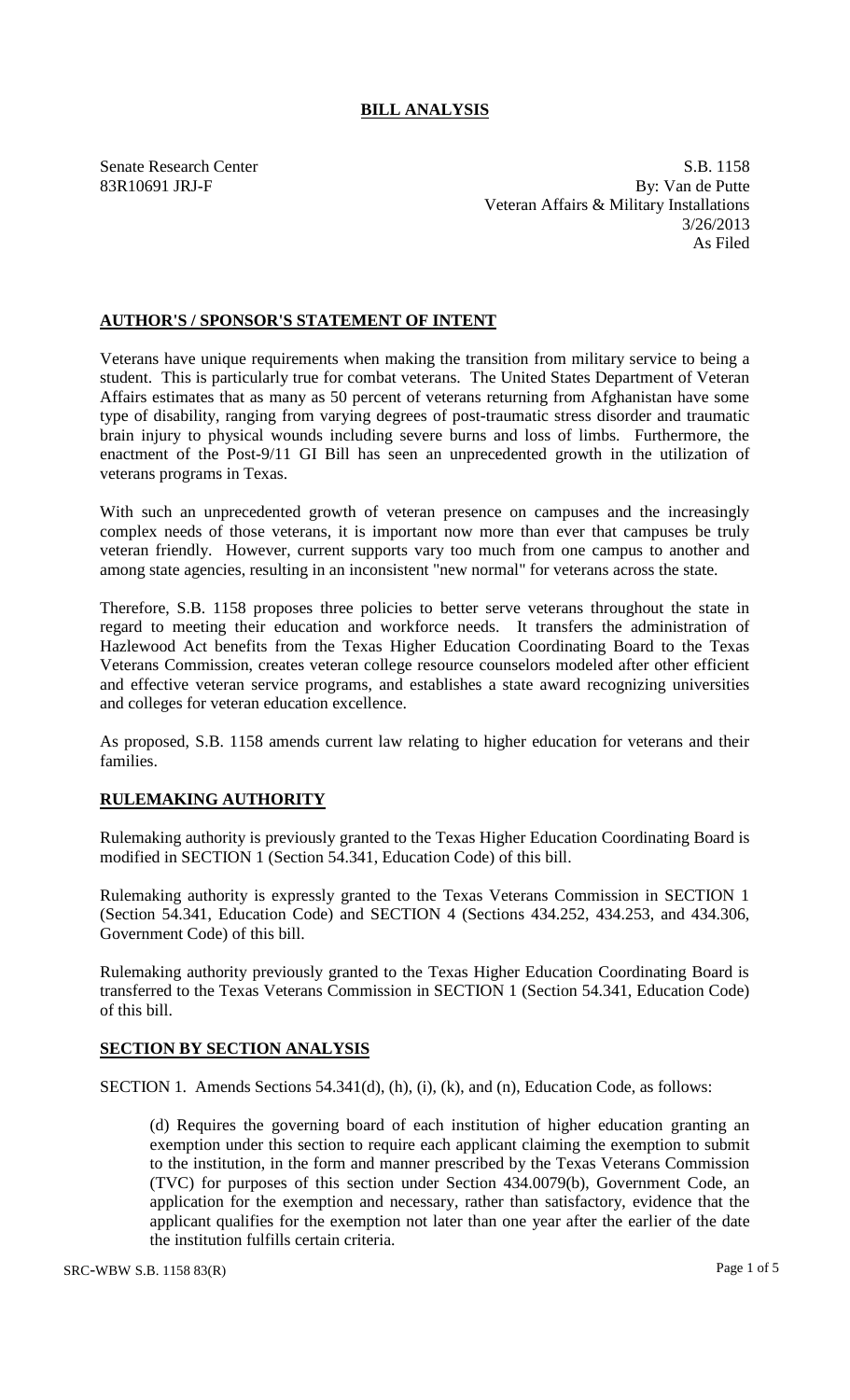(h) Requires the governing board of each institution of higher education to electronically report to TVC, rather than the Texas Higher Education Coordinating Board (THECB) the information required by Section 434.00791, Government Code, rather than Section 61.0516 (Electronic System to Monitor Tuition Exemptions for Veterans and Dependents), relating to each individual receiving an exemption from fees and charges under Subsection (a) (relating to certain people exempted by the governing board of higher education institutions from certain payments), (a-2) (relating to exemption of payments for spouses of members of the armed forces), or (b) (relating to exemption of payments for children of members of the armed forces).

(i) Authorizes THECB to adopt rules for the administration of this section. Authorizes TVC to adopt rules to provide for the efficient and uniform application of this section.

(k) and (n) Makes a conforming change.

SECTION 2. Amends Subchapter A, Chapter 434, Government Code, by adding Section 434.0079, as follows:

Sec. 434.0079. DUTIES REGARDING CERTAIN TUITION AND FEE EXEMPTIONS FOR VETERANS AND FAMILY MEMBERS. (a) Requires TVC, through its veteran education program, to assist veterans and their family members in claiming and qualifying for exemptions from the payment of tuition and fees at institutions of higher education under Section 54.341 (Veterans and Other Military Personnel; Defendants), Education Code.

(b) Requires TVC to establish the application and necessary evidence requirements for a person to claim an exemption under Section 54.341, Education Code, at an institution of higher education.

(c) Requires TVC to mediate between a veteran or a veteran's family member and an institution of higher education in any issue regarding eligibility for an exemption under Section 54.341, Education Code.

SECTION 3. Transfers Section 61.0516, Education Code, to Subchapter A, Chapter 434, Government Code, redesignates it as Section 434.00791, Government Code, and amends it as follows:

Sec. 434.00791. New heading: ELECTRONIC SYSTEM TO MONITOR TUITION EXEMPTIONS FOR VETERANS AND FAMILY MEMBERS. Redesignates existing Section 61.0516 as Section 434.00791. (a) Defines "institution of higher education" for this section.

(b) Requires TVC to administer, rather than develop, a system to electronically monitor the use of tuition and fee exemptions at institutions of higher education under Section 54.341, Education Code. Makes conforming and nonsubstantive changes.

(c) Requires THECB, not later than January 1, 2014, to provide to TVC a system developed by THECB that meets the requirements of this section. Provides that THECB is responsible for maintaining the system until the date of transfer. Provides that this subsection expires September 1, 2015.

SECTION 4. Amends Chapter 434, Government Code, by adding Subchapters F and G, as follows:

#### SUBCHAPTER F. VETERAN EDUCATION EXCELLENCE RECOGNITION AWARD NETWORK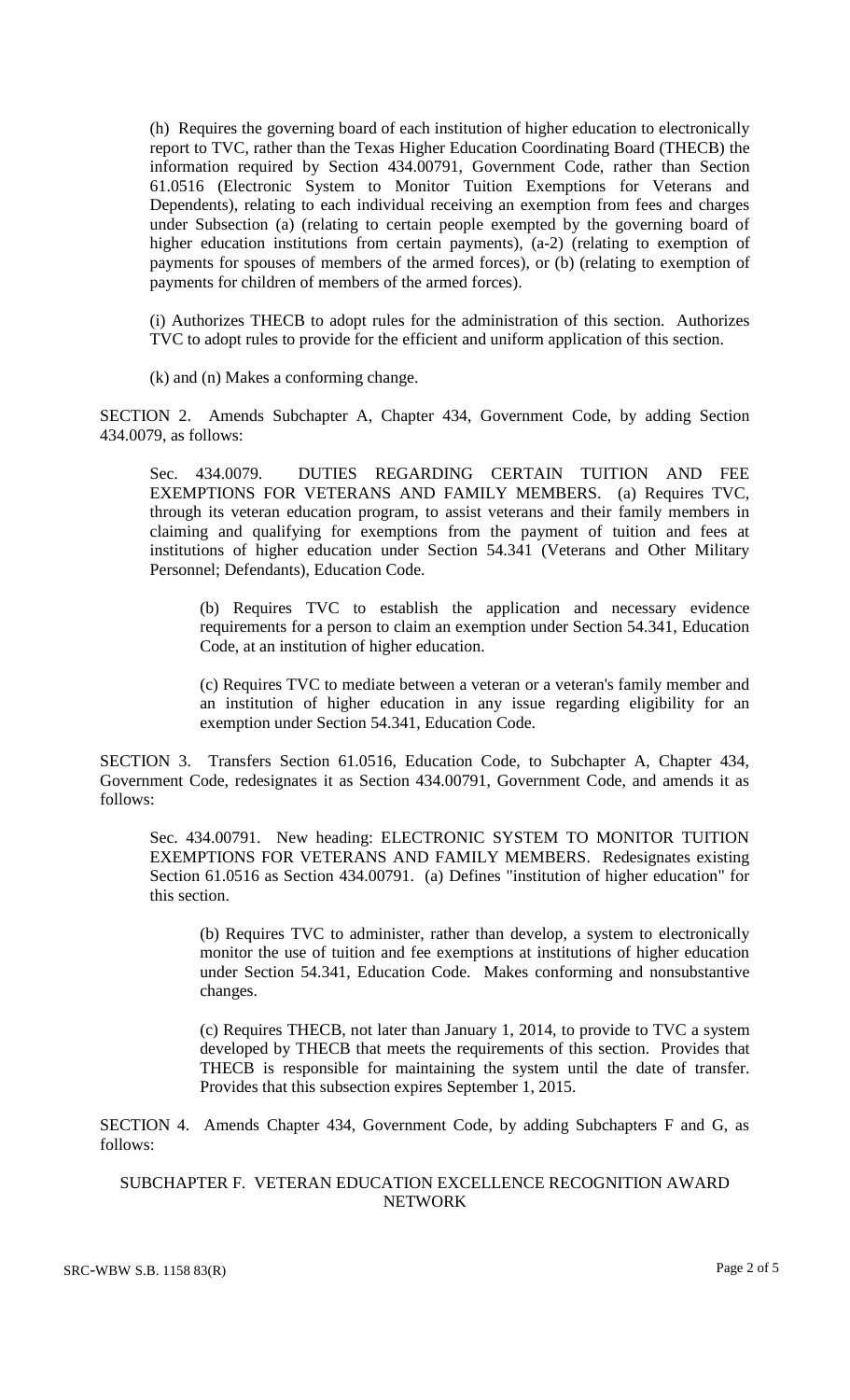Sec. 434.251. DEFINITION. Defines "institution of higher education" in this subchapter.

Sec. 434.252. VETERAN EDUCATION EXCELLENCE RECOGNITION AWARD NETWORK. (a) Requires TVC, by rule, to establish an award program under which institutions of higher education are authorized to receive recognition from TVC for excellence in providing education and related services to veterans.

(b) Requires TVC, for purposes of receiving an award under Subsection (a), to evaluate an institution of higher education regarding, as applicable, the existence and quality at the institution of:

(1) an advisory board of students who are veterans to advise the institution's governing board on issues affecting the institution's students who are veterans;

(2) a centralized place for students who are veterans to meet or find assistance and information;

(3) an institution employee who serves as a central point of contact for students who are veterans;

(4) a United States Department of Veterans Affairs work-study program;

(5) admissions and enrollment policies specifically designed for veterans;

(6) new student orientation and courses specifically designed for veterans;

(7) a student organization for veterans;

(8) academic support services specifically for students who are veterans;

(9) mental health and disability services;

(10) a housing policy that applies specifically to veterans;

(11) faculty and staff training on issues affecting students who are veterans;

(12) career services specifically designed for students who are veterans; and

(13) any other criteria considered necessary or appropriate by TVC.

(c) Requires TVC, by rule, to establish a process for TVC to use in evaluating an institution of higher education on the basis of the criteria under Subsection (b). Authorizes TVC to charge a reasonable fee to an institution for TVC's evaluation.

Sec. 434.253. RULEMAKING AUTHORITY. Authorizes TVC to adopt rules as necessary to administer this subchapter.

SUBCHAPTER G. REGIONAL VETERANS EDUCATION COUNSELORS PROGRAM

Sec. 434.301. DEFINITIONS. Defines "commission," "higher education regions," and "institution of higher education" for this subchapter.

Sec. 434.302. REGIONAL VETERANS EDUCATION COUNSELORS. Requires TVC to employ regional veterans education counselors. Requires a regional veterans education counselor to: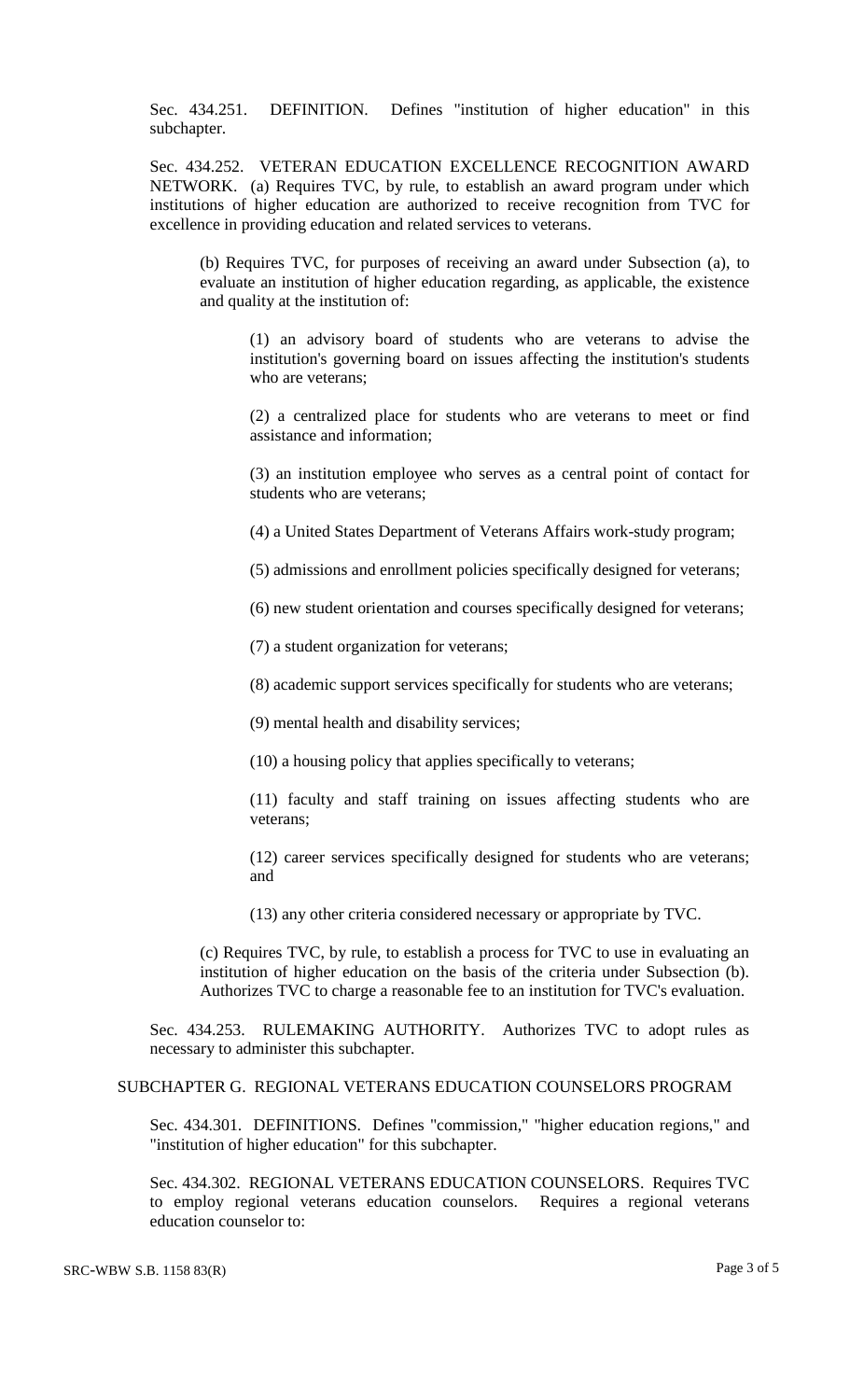(1) visit the institutions of higher education located in each higher education region served by the veterans education counselor;

(2) work with those institutions of higher education to create a hospitable and supportive environment for veterans; enhance awareness of and encourage participation in veterans educational programs and TVC programs providing other services to veterans, including employment and claims assistance services; develop programs providing ancillary assistance to veterans based on the unique needs of veterans and their family members; ensure that veterans successfully complete their education; and promote the establishment of a student veterans group on each campus in the higher education region;

(3) work with local, state, and national veterans groups, including the Veterans of Foreign Wars and the American Legion, to promote educational opportunities and benefits to the veteran population in the higher education region;

(4) work with local workforce development boards to ensure that the regional veterans education counselors are aware of available nontraditional educational opportunities, including on-the-job training programs and apprenticeships and advise employers in the higher education region of potential opportunities to create on-the-job training programs for veterans;

(5) work with education services officers at military installations to encourage active duty members of the armed forces of the United States and veterans to use federal and state educational benefits;

(6) create and manage publicity campaigns in concert with TVC and institutions of higher education in the higher education region to promote the use of education benefits under the federal Post-9/11 Veterans Educational Assistance Act of 2008 (38 U.S.C. Section 3301 et seq.), the tuition exemption program for veterans and their family members under Section 54.341, Education Code, and any other education benefit for veterans or their family members under federal or state law;

(7) support programs to assist students who are combat veterans in readjusting and reintegrating into a noncombat environment;

(8) maintain statistical information regarding demographics of veterans assisted, application success, program completion rates, dropout rates, and reasons for success or failure, as appropriate; and

(9) perform other activities, as assigned by TVC, to enhance the educational opportunities of veterans and their family members in the higher education region and throughout this state.

Sec. 434.303. PROGRAM MANAGER. Requires TVC to employ a program manager to administer the regional veterans education counselors program. Requires the program manager to provide leadership, training, support, and overall management of the regional veterans education counselors; using data provided by THECB, produce an annual report on veterans' attendance at institutions of higher education; and perform any other task required by TVC.

Sec. 434.304. ASSIGNMENT OF REGIONAL VETERANS EDUCATION COUNSELORS. Requires TVC to assign regional veterans education counselors throughout this state with at least one counselor assigned responsibility for serving not more than two of the following higher education regions: High Plains Region; Northwest Texas Region; Metroplex Region; Upper East Texas Region; Southeast Texas Region;